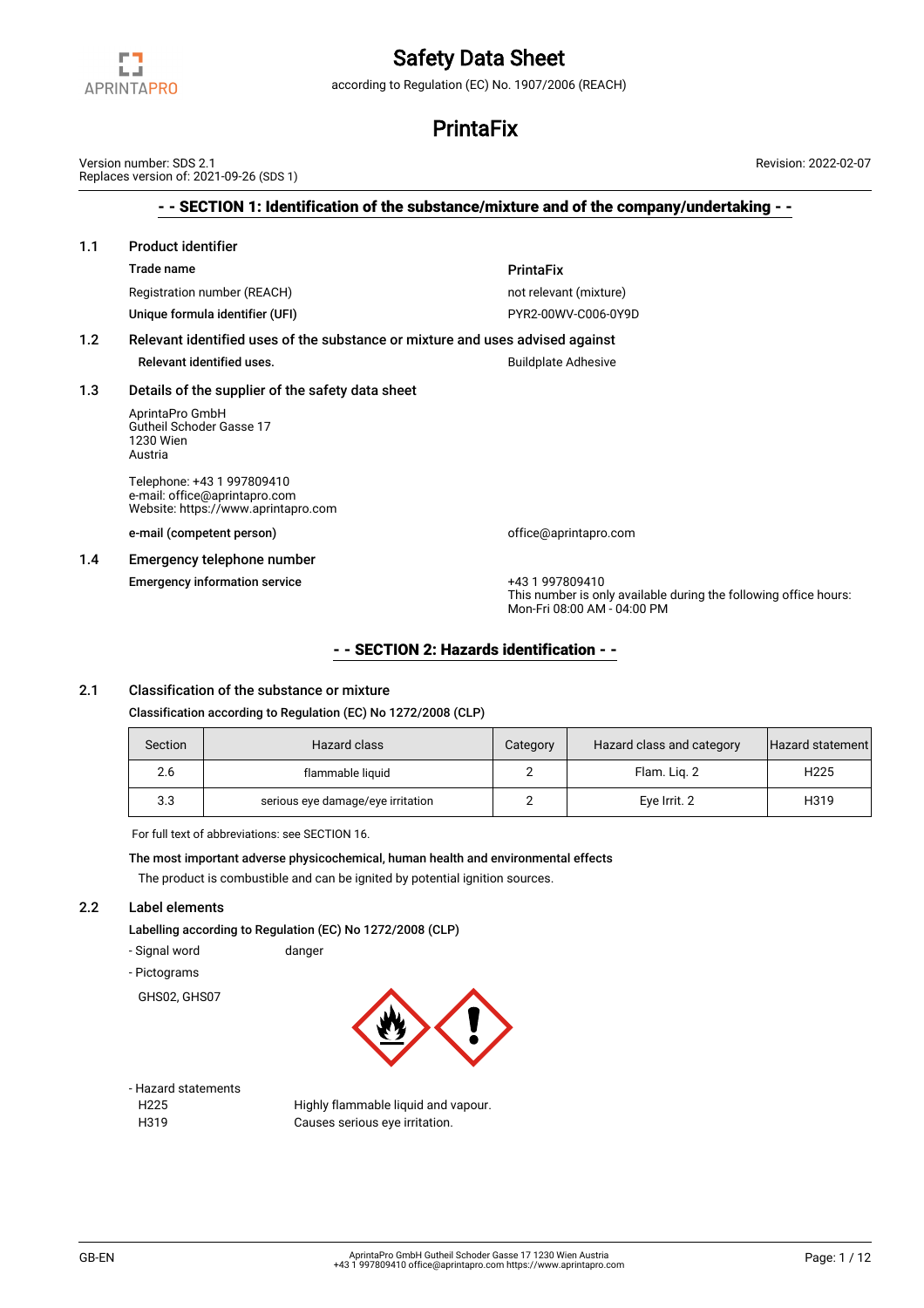

according to Regulation (EC) No. 1907/2006 (REACH)

## **PrintaFix**

Version number: SDS 2.1 Replaces version of: 2021-09-26 (SDS 1)

| - Precautionary statements |                                                                                                                                     |
|----------------------------|-------------------------------------------------------------------------------------------------------------------------------------|
| P <sub>101</sub>           | If medical advice is needed, have product container or label at hand.                                                               |
| P <sub>102</sub>           | Keep out of reach of children.                                                                                                      |
| P <sub>103</sub>           | Read carefully and follow all instructions.                                                                                         |
| P <sub>210</sub>           | Keep away from heat, hot surfaces, sparks, open flames and other ignition sources. No smoking.                                      |
| P233                       | Keep container tightly closed.                                                                                                      |
| P305+P351+P338             | IF IN EYES: Rinse cautiously with water for several minutes. Remove contact lenses, if present and easy<br>to do. Continue rinsing. |
| P337+P313                  | If eye irritation persists: Get medical advice/attention.                                                                           |
| P370+P378                  | In case of fire: Use sand, carbon dioxide or powder extinguisher to extinguish.                                                     |
| P403+P235                  | Store in a well-ventilated place. Keep cool.                                                                                        |
| P <sub>501</sub>           | Dispose of contents/container in accordance with local/regional/national/international regulations.                                 |
| Tactile warning of danger  | ves                                                                                                                                 |

#### 2.3 Other hazards

of no significance

### - - SECTION 3: Composition/information on ingredients - -

### 3.1 Substances

Not relevant (mixture)

#### 3.2 Mixtures

Description of the mixture

| Name of substance                          | <b>Identifier</b>            | $Wt\%$ |           | Classification acc. to GHS                 |                |  |
|--------------------------------------------|------------------------------|--------|-----------|--------------------------------------------|----------------|--|
| Ethanol 99.9%                              | CAS No<br>64-17-5            |        | $\geq 90$ | Flam. Liq. 2 / H225<br>Eye Irrit. 2 / H319 |                |  |
|                                            |                              |        |           |                                            |                |  |
| Name of substance<br>Specific Conc. Limits |                              |        | M-Factors | <b>ATE</b>                                 | Exposure route |  |
| Ethanol 99,9%                              | Eye Irrit. 2; H319: C ≥ 50 % |        |           | -                                          |                |  |

For full text of abbreviations: see SECTION 16.

## - - SECTION 4: First aid measures - -

#### 4.1 Description of first aid measures

#### General notes

Do not leave affected person unattended. Remove victim out of the danger area. Keep affected person warm, still and covered. Take off immediately all contaminated clothing. In all cases of doubt, or when symptoms persist, seek medical advice. In case of unconsciousness place person in the recovery position. Never give anything by mouth.

#### Following inhalation

If breathing is irregular or stopped, immediately seek medical assistance and start first aid actions. Provide fresh air.

#### Following skin contact

Wash with plenty of soap and water.

#### Following eye contact

Remove contact lenses, if present and easy to do. Continue rinsing. Irrigate copiously with clean, fresh water for at least 10 minutes, holding the eyelids apart.

#### Following ingestion

Rinse mouth with water (only if the person is conscious). Do NOT induce vomiting.

### 4.2 Most important symptoms and effects, both acute and delayed

Symptoms and effects are not known to date.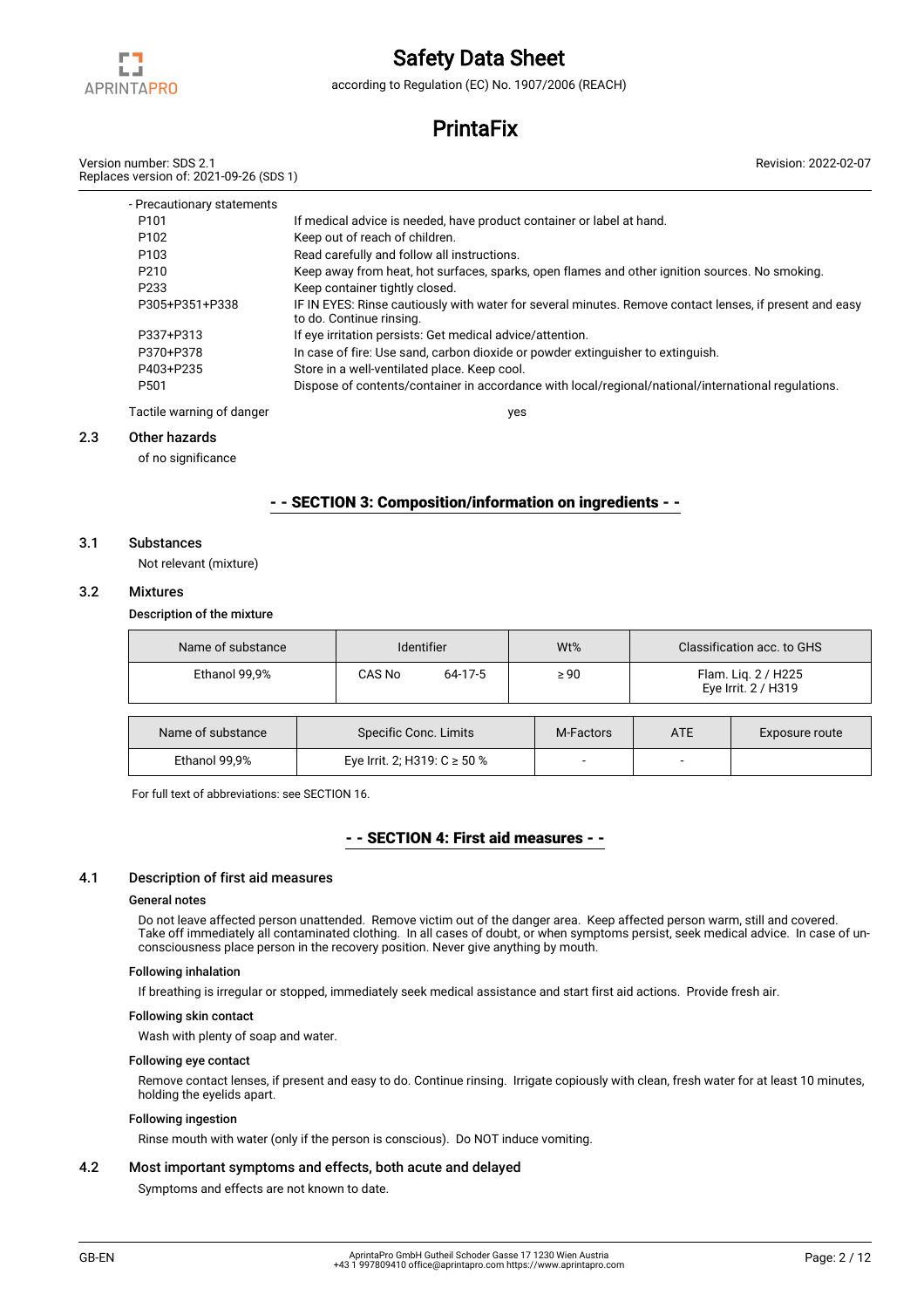

according to Regulation (EC) No. 1907/2006 (REACH)

## **PrintaFix**

Version number: SDS 2.1 Replaces version of: 2021-09-26 (SDS 1)

### 4.3 Indication of any immediate medical attention and special treatment needed

none

## - - SECTION 5: Firefighting measures - -

#### 5.1 Extinguishing media

#### Suitable extinguishing media

Water spray, BC-powder, Carbon dioxide (CO2)

Unsuitable extinguishing media

Water jet

#### 5.2 Special hazards arising from the substance or mixture

In case of insufficient ventilation and/or in use, may form flammable/explosive vapour-air mixture. Solvent vapours are heavier than air and may spread along floors. Places which are not ventilated, e.g. unventilated below ground level areas such as trenches, conduits and shafts, are particularly prone to the presence of flammable substances or mixtures.

#### Hazardous combustion products

Carbon monoxide (CO), Carbon dioxide (CO2)

#### 5.3 Advice for firefighters

In case of fire and/or explosion do not breathe fumes. Co-ordinate firefighting measures to the fire surroundings. Do not allow firefighting water to enter drains or water courses. Collect contaminated firefighting water separately. Fight fire with normal precautions from a reasonable distance.

#### - - SECTION 6: Accidental release measures - -

#### 6.1 Personal precautions, protective equipment and emergency procedures

#### For non-emergency personnel

Remove persons to safety.

#### For emergency responders

Wear breathing apparatus if exposed to vapours/dust/spray/gases.

#### 6.2 Environmental precautions

Keep away from drains, surface and ground water. Retain contaminated washing water and dispose of it.

#### 6.3 Methods and material for containment and cleaning up

Advice on how to contain a spill

Covering of drains

#### Advice on how to clean up a spill

Wipe up with absorbent material (e.g. cloth, fleece). Collect spillage: sawdust, kieselgur (diatomite), sand, universal binder

#### Appropriate containment techniques

Use of adsorbent materials.

#### Other information relating to spills and releases

Place in appropriate containers for disposal. Ventilate affected area.

#### 6.4 Reference to other sections

Hazardous combustion products: see section 5. Personal protective equipment: see section 8. Incompatible materials: see section 10. Disposal considerations: see section 13.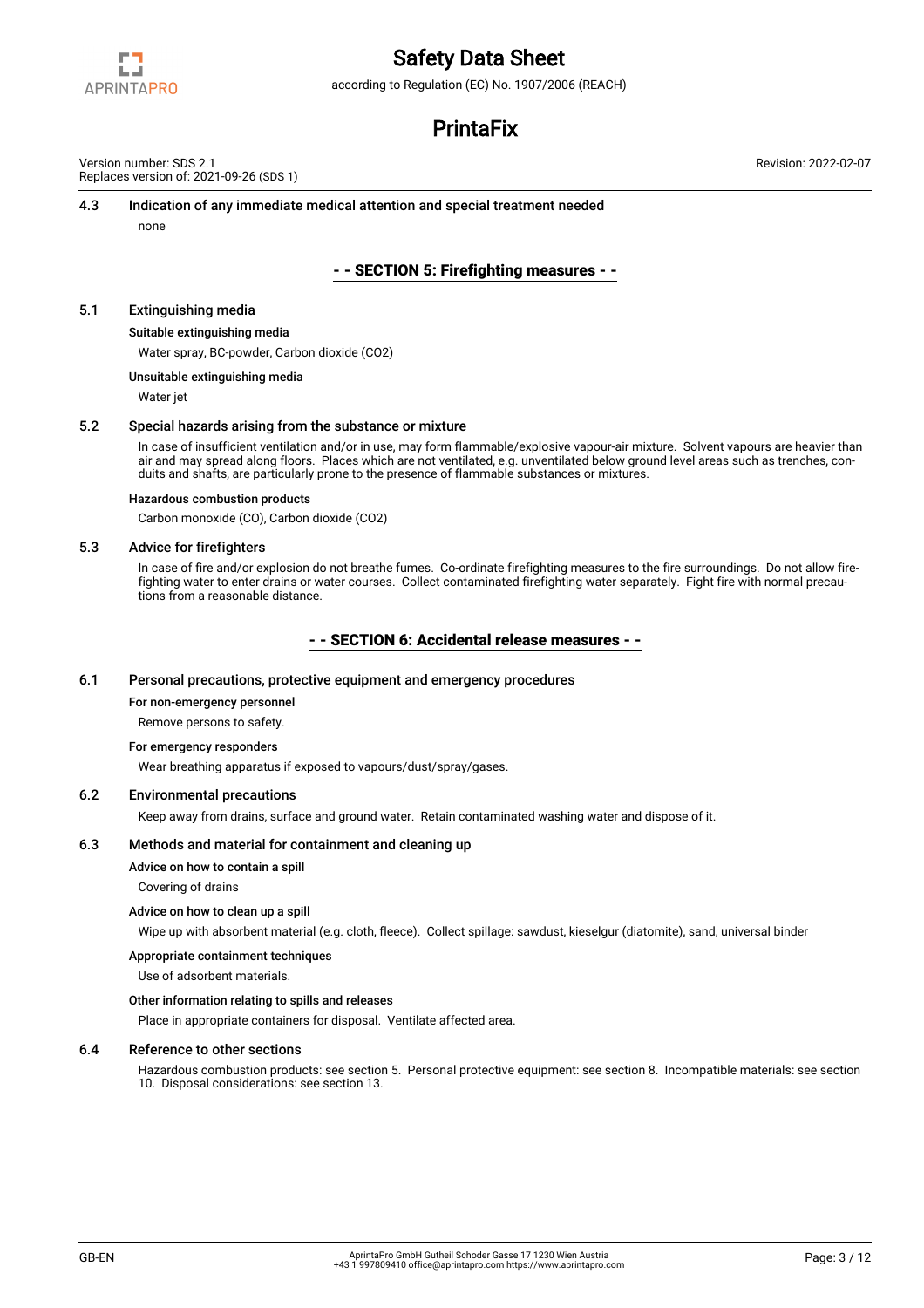

according to Regulation (EC) No. 1907/2006 (REACH)

## **PrintaFix**

Version number: SDS 2.1 Replaces version of: 2021-09-26 (SDS 1) Revision: 2022-02-07

## - - SECTION 7: Handling and storage - -

## 7.1 Precautions for safe handling

#### Recommendations

- Measures to prevent fire as well as aerosol and dust generation

Use local and general ventilation. Avoidance of ignition sources. Keep away from sources of ignition - No smoking. Take precautionary measures against static discharge. Use only in well-ventilated areas. Due to danger of explosion, prevent leakage of vapours into cellars, flues and ditches. Ground/bond container and receiving equipment. Use explosion-proof electrical/ventilating/lighting/ equipment. Use only non-sparking tools.

#### - Specific notes/details

Places which are not ventilated, e.g. unventilated below ground level areas such as trenches, conduits and shafts, are particularly prone to the presence of flammable substances or mixtures. Vapours are heavier than air, spread along floors and form explosive mixtures with air. Vapours may form explosive mixtures with air.

#### Advice on general occupational hygiene

Wash hands after use. Do not eat, drink and smoke in work areas. Remove contaminated clothing and protective equipment before entering eating areas. Never keep food or drink in the vicinity of chemicals. Never place chemicals in containers that are normally used for food or drink. Keep away from food, drink and animal feedingstuffs.

### 7.2 Conditions for safe storage, including any incompatibilities

#### Managing of associated risks

#### - Explosive atmospheres

Keep container tightly closed and in a well-ventilated place. Use local and general ventilation. Keep cool. Protect from sunlight.

#### - Flammability hazards

Keep away from sources of ignition - No smoking. Keep away from heat, hot surfaces, sparks, open flames and other ignition sources. No smoking. Take precautionary measures against static discharge. Protect from sunlight.

- Ventilation requirements

Use local and general ventilation. Ground/bond container and receiving equipment.

- Packaging compatibilities

Only packagings which are approved (e.g. acc. to ADR) may be used.

#### 7.3 Specific end use(s)

See section 16 for a general overview.

## - - SECTION 8: Exposure controls/personal protection - -

#### 8.1 Control parameters

| Occupational exposure limit values (Workplace Exposure Limits) |               |           |                   |                     |                            |                      |                                     |                                |                      |               |               |
|----------------------------------------------------------------|---------------|-----------|-------------------|---------------------|----------------------------|----------------------|-------------------------------------|--------------------------------|----------------------|---------------|---------------|
| Country                                                        | Name of agent | CAS No    | I Identifi-<br>er | <b>TWA</b><br>[ppm] | TWA [mg/<br>m <sup>3</sup> | <b>STEL</b><br>[ppm] | <b>STEL</b><br>[mq/m <sup>3</sup> ] | Ceiling-C   Ceiling-C<br>[ppm] | [mg/m <sup>3</sup> ] | Nota-<br>tion | Source        |
| <b>GB</b>                                                      | ethanol       | $64-17-5$ | <b>WEL</b>        | 000.1               | .920                       |                      |                                     |                                |                      |               | EH40/<br>2005 |

### Notation

Ceiling-C ceiling value is a limit value above which exposure should not occur<br>STEL short-term exposure limit: a limit value above which exposure should short-term exposure limit: a limit value above which exposure should not occur and which is related to a 15-minute period (un-

less otherwise specified) TWA time-weighted average (long-term exposure limit): measured or calculated in relation to a reference period of 8 hours timeweighted average (unless otherwise specified)

#### 8.2 Exposure controls

#### Appropriate engineering controls

General ventilation.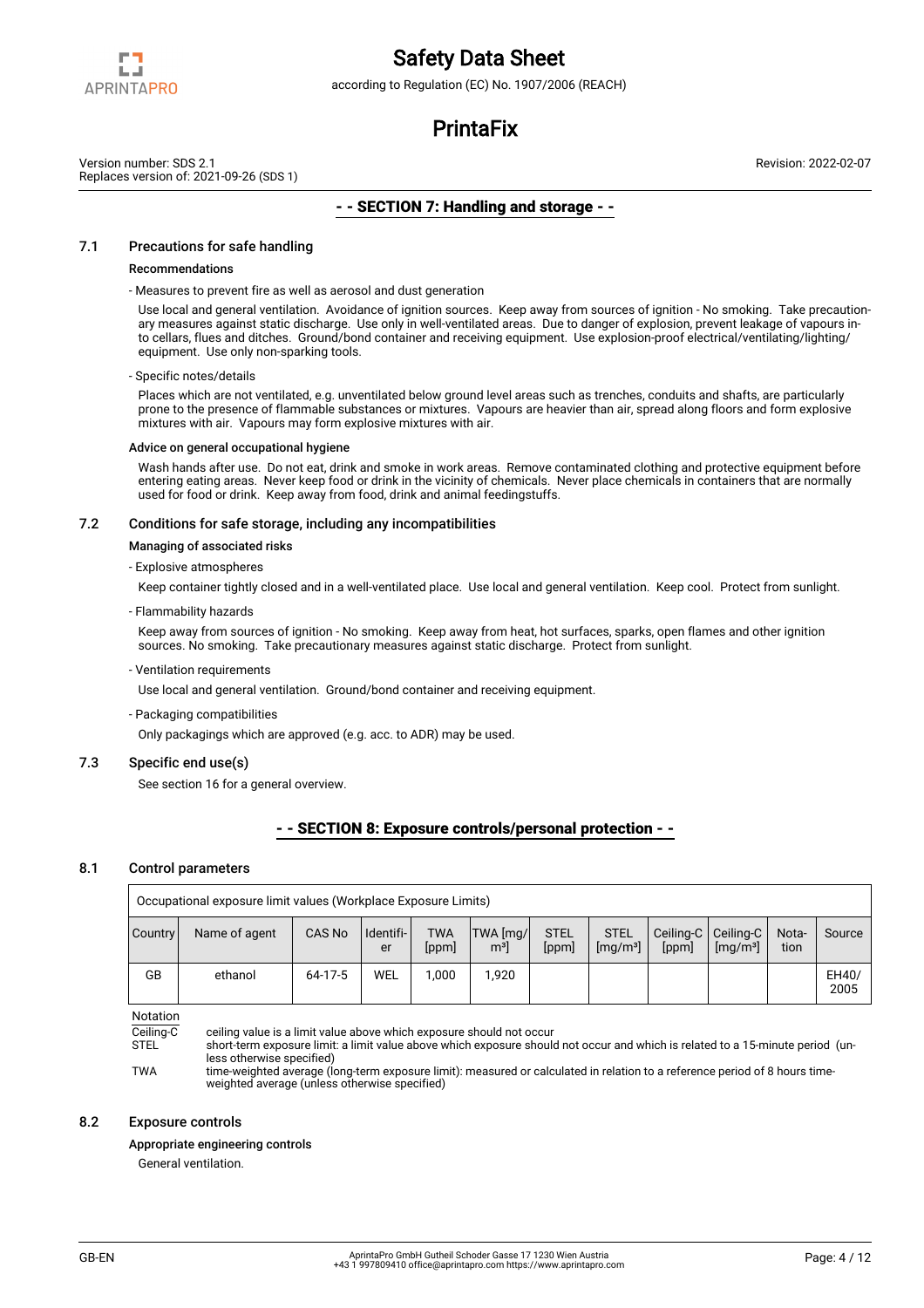

according to Regulation (EC) No. 1907/2006 (REACH)

## **PrintaFix**

Version number: SDS 2.1 Replaces version of: 2021-09-26 (SDS 1) Revision: 2022-02-07

#### Individual protection measures (personal protective equipment)

#### Eye/face protection

Wear eye/face protection.

### Skin protection

- Hand protection

Wear suitable gloves. Chemical protection gloves are suitable, which are tested according to EN 374. Check leak-tightness/impermeability prior to use. In the case of wanting to use the gloves again, clean them before taking off and air them well. For special purposes, it is recommended to check the resistance to chemicals of the protective gloves mentioned above together with the supplier of these gloves.

- Type of material

Nitrile

- Material thickness

≥0,35mm

- Breakthrough times of the glove material

>120 minutes (permeation: level 4)

- Other protection measures

Take recovery periods for skin regeneration. Preventive skin protection (barrier creams/ointments) is recommended. Wash hands thoroughly after handling.

#### Respiratory protection

In case of inadequate ventilation wear respiratory protection.

#### Environmental exposure controls

Use appropriate container to avoid environmental contamination. Keep away from drains, surface and ground water.

## - - SECTION 9: Physical and chemical properties - -

#### 9.1 Information on basic physical and chemical properties

| <b>Physical state</b>                                    | liquid                                                 |
|----------------------------------------------------------|--------------------------------------------------------|
| Colour                                                   | transparent                                            |
| Odour                                                    | pungent                                                |
| Melting point/freezing point                             | $-97.8 °C$                                             |
| Boiling point or initial boiling point and boiling range | 64.7 °C at 1,013 hPa                                   |
| Flammability                                             | flammable liquid in accordance with GHS criteria       |
| Lower and upper explosion limit                          | 2.5 vol% - 13.5 vol%                                   |
| Flash point                                              | 9.7 °C at 1,013 hPa                                    |
| Auto-ignition temperature                                | 455 °C (auto-ignition temperature (liquids and gases)) |
| Decomposition temperature                                | not relevant                                           |
| PH (value)                                               | 7 – 8 (in aqueous solution: 100 % ( $W/\text{w}$ ))    |
| Kinematic viscosity                                      | not determined                                         |
| Solubility(ies)                                          | not determined                                         |
| <b>Partition coefficient</b>                             |                                                        |
| Partition coefficient n-octanol/water (log value)        | this information is not available                      |
| Vapour pressure                                          | 169.3 hPa at 25 °C                                     |
| Density and/or relative density                          |                                                        |
| Density                                                  | $0.8\frac{g}{m^3}$                                     |
| Relative vapour density                                  | information on this property is not available          |
| Particle characteristics                                 | not relevant (liquid)                                  |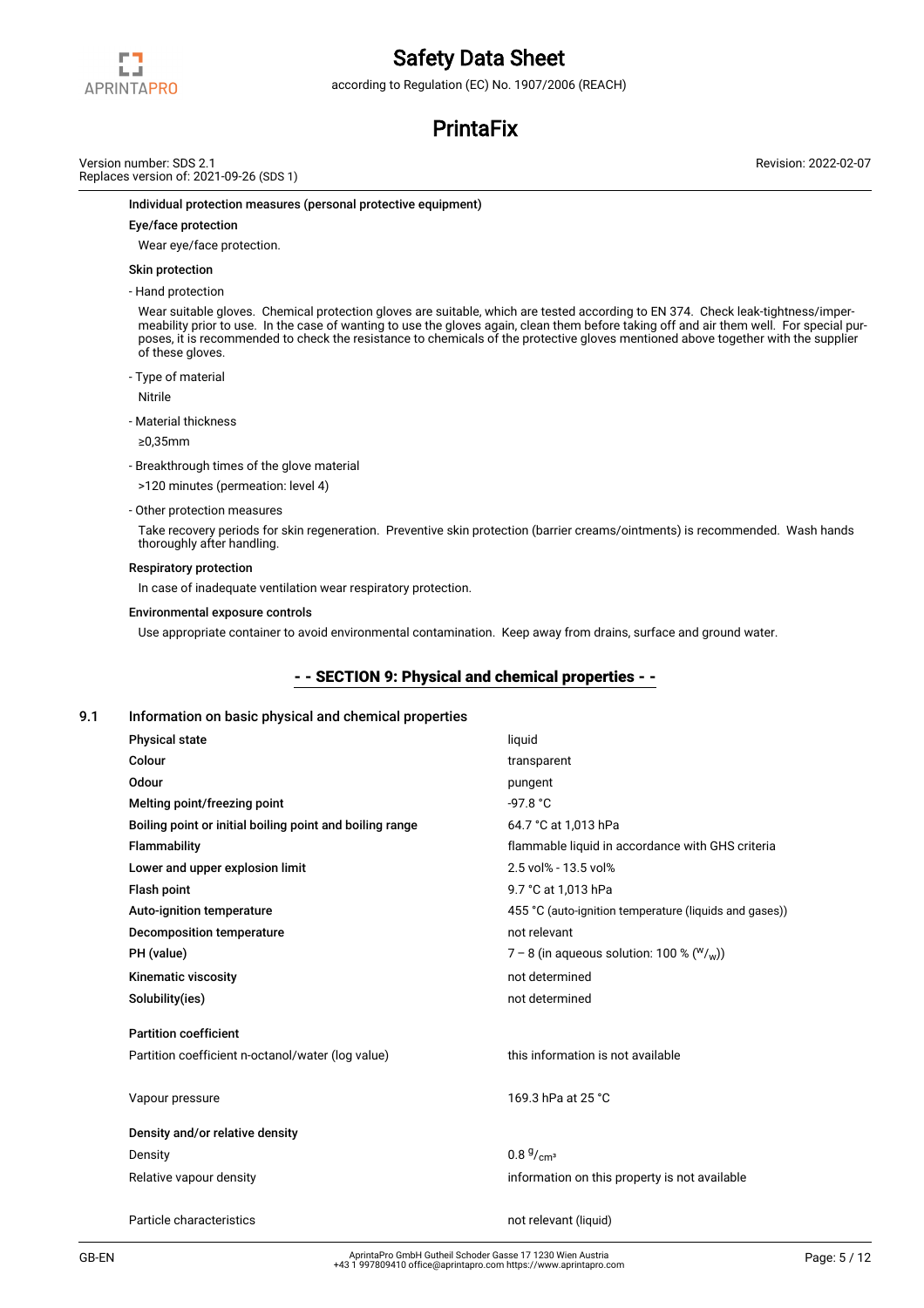

according to Regulation (EC) No. 1907/2006 (REACH)

## **PrintaFix**

Revision: 2022-02-07

Version number: SDS 2.1 Replaces version of: 2021-09-26 (SDS 1)

#### 9.2 Other information

Information with regard to physical hazard classes there is no additional information

#### Other safety characteristics

Temperature class (EU, acc. to ATEX) THE STATE THEORY TO CONSIDENTIAL CONSIDE Surface temperature on the equipment:  $450^{\circ}$ C)

## - - SECTION 10: Stability and reactivity - -

#### 10.1 Reactivity

Concerning incompatibility: see below "Conditions to avoid" and "Incompatible materials". The mixture contains reactive substance(s). Risk of ignition.

#### If heated:

Risk of ignition

### 10.2 Chemical stability

See below "Conditions to avoid".

#### 10.3 Possibility of hazardous reactions

No known hazardous reactions.

### 10.4 Conditions to avoid

Keep away from heat, hot surfaces, sparks, open flames and other ignition sources. No smoking.

#### Hints to prevent fire or explosion

Use explosion-proof electrical/ventilating/lighting/equipment. Use only non-sparking tools. Take precautionary measures against static discharge.

#### 10.5 Incompatible materials

**Oxidisers** 

#### 10.6 Hazardous decomposition products

Reasonably anticipated hazardous decomposition products produced as a result of use, storage, spill and heating are not known. Hazardous combustion products: see section 5.

## - - SECTION 11: Toxicological information - -

#### 11.1 Information on hazard classes as defined in Regulation (EC) No 1272/2008

Test data are not available for the complete mixture.

#### Classification procedure

The method for classification of the mixture is based on ingredients of the mixture (additivity formula).

#### Classification according to GHS (1272/2008/EC, CLP)

#### Acute toxicity

Shall not be classified as acutely toxic.

#### Skin corrosion/irritation

Shall not be classified as corrosive/irritant to skin.

### Serious eye damage/eye irritation

Causes serious eye irritation.

## Respiratory or skin sensitisation

Shall not be classified as a respiratory or skin sensitiser.

## Germ cell mutagenicity

Shall not be classified as germ cell mutagenic.

#### **Carcinogenicity**

Shall not be classified as carcinogenic.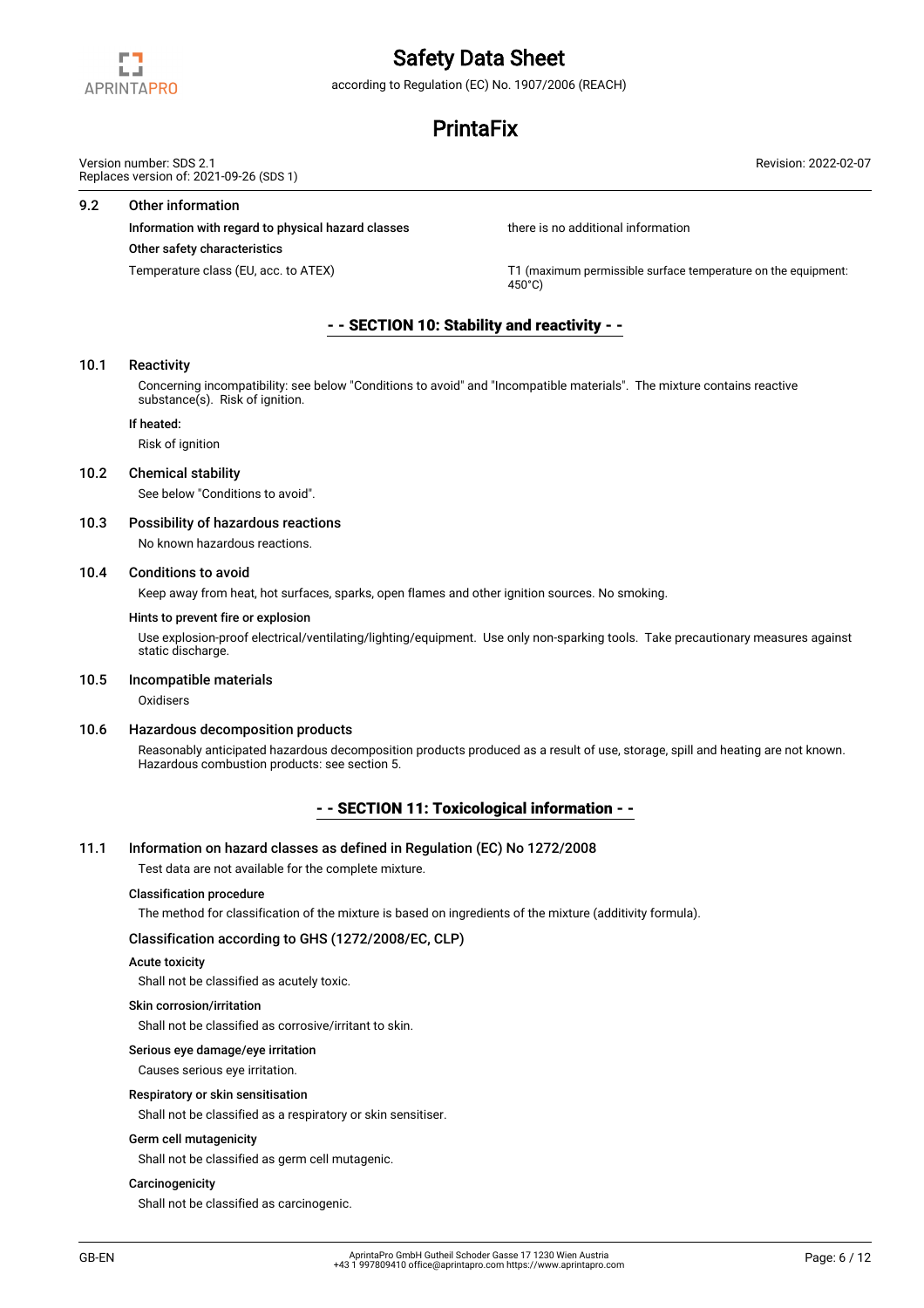

according to Regulation (EC) No. 1907/2006 (REACH)

## **PrintaFix**

## Version number: SDS 2.1

Replaces version of: 2021-09-26 (SDS 1)

#### Reproductive toxicity

Shall not be classified as a reproductive toxicant.

#### Specific target organ toxicity - single exposure

Shall not be classified as a specific target organ toxicant (single exposure).

#### Specific target organ toxicity - repeated exposure

Shall not be classified as a specific target organ toxicant (repeated exposure).

#### Aspiration hazard

Shall not be classified as presenting an aspiration hazard.

### 11.2 Information on other hazards

There is no additional information.

## - - SECTION 12: Ecological information - -

#### 12.1 Toxicity

Shall not be classified as hazardous to the aquatic environment.

## Biodegradation

The relevant substances of the mixture are readily biodegradable.

## 12.2 Persistence and degradability Data are not available.

- 12.3 Bioaccumulative potential Data are not available.
- 12.4 Mobility in soil Data are not available.
- 12.5 Results of PBT and vPvB assessment Data are not available.
- 12.6 Endocrine disrupting properties None of the ingredients are listed.

# 12.7 Other adverse effects

Data are not available.

## - - SECTION 13: Disposal considerations - -

#### 13.1 Waste treatment methods

### Waste treatment-relevant information

Solvent reclamation/regeneration.

#### Sewage disposal-relevant information

Do not empty into drains. Avoid release to the environment. Refer to special instructions/safety data sheets.

#### Waste treatment of containers/packagings

It is a dangerous waste; only packagings which are approved (e.g. acc. to ADR) may be used. Completely emptied packages can be recycled. Handle contaminated packages in the same way as the substance itself.

#### Remarks

Please consider the relevant national or regional provisions. Waste shall be separated into the categories that can be handled separately by the local or national waste management facilities.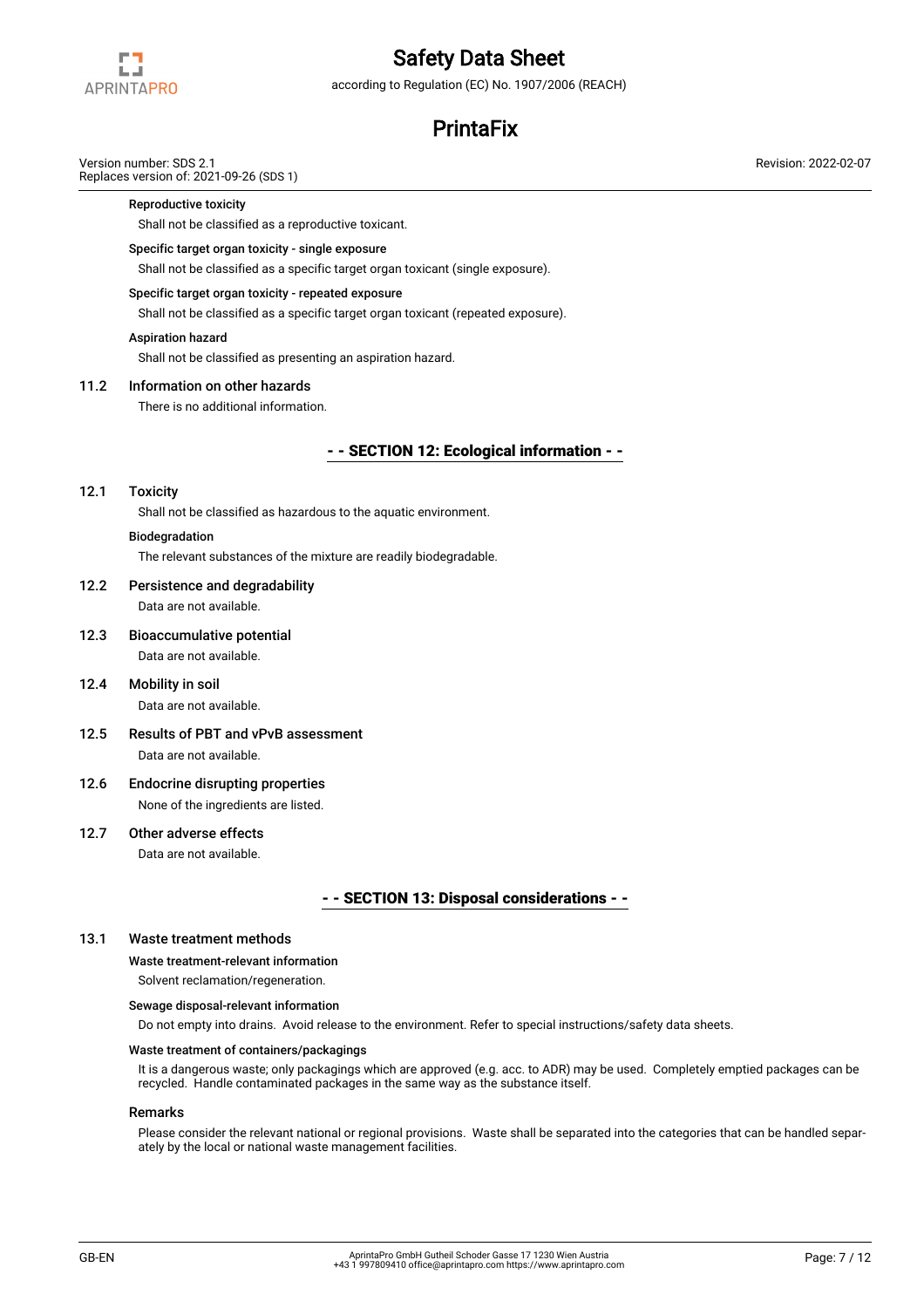

according to Regulation (EC) No. 1907/2006 (REACH)

## **PrintaFix**

Version number: SDS 2.1 Replaces version of: 2021-09-26 (SDS 1)

|      |                              | - - SECTION 14: Transport information - -                                    |
|------|------------------------------|------------------------------------------------------------------------------|
| 14.1 | UN number or ID number       |                                                                              |
|      | ADR/RID/ADN                  | <b>UN 1170</b>                                                               |
|      | <b>IMDG-Code</b>             | <b>UN 1170</b>                                                               |
|      | <b>ICAO-TI</b>               | <b>UN 1170</b>                                                               |
| 14.2 | UN proper shipping name      |                                                                              |
|      | ADR/RID/ADN                  | <b>ETHANOL</b>                                                               |
|      | <b>IMDG-Code</b>             | <b>ETHANOL</b>                                                               |
|      | <b>ICAO-TI</b>               | Ethanol                                                                      |
| 14.3 | Transport hazard class(es)   |                                                                              |
|      | ADR/RID/ADN                  | 3                                                                            |
|      | <b>IMDG-Code</b>             | 3                                                                            |
|      | <b>ICAO-TI</b>               | 3                                                                            |
| 14.4 | Packing group                |                                                                              |
|      | ADR/RID/ADN                  | Ш                                                                            |
|      | <b>IMDG-Code</b>             | Ш                                                                            |
|      | <b>ICAO-TI</b>               | Ш                                                                            |
| 14.5 | <b>Environmental hazards</b> | non-environmentally hazardous acc. to the dangerous goods reg-<br>ulations   |
| 14.6 | Special precautions for user |                                                                              |
|      |                              | Provisions for dangerous goods (ADR) should be complied within the premises. |
| 147  |                              | Maritime transport in bulk according to IMQ instruments                      |

14.7 Maritime transport in bulk according to IMO instruments

Limited quantities (LQ) 1 L Transport category (TC) 2

The cargo is not intended to be carried in bulk.

## 14.8 Information for each of the UN Model Regulations Agreement concerning the International Carriage of Dangerous Goods by Road (ADR) - Additional information

| Classification code                | F1             |  |
|------------------------------------|----------------|--|
| Danger label(s)                    | 3              |  |
| D)                                 |                |  |
| Special provisions (SP)            | 144, 601       |  |
| Excepted quantities (EQ)           | E <sub>2</sub> |  |
| $I$ imited quantities $(I \cap I)$ | 1 1            |  |

| Limited quantities (LQ)                                                                                     | 1 L            |
|-------------------------------------------------------------------------------------------------------------|----------------|
| Transport category (TC)                                                                                     | 2              |
| Tunnel restriction code (TRC)                                                                               | D/E            |
| Hazard identification No                                                                                    | 33             |
| <b>Emergency Action Code</b>                                                                                | 2YE            |
| Regulations concerning the International Carriage of Dangerous Goods by Rail (RID) - Additional information |                |
| Classification code                                                                                         | 3              |
| Danger label(s)                                                                                             | 3              |
|                                                                                                             |                |
| Special provisions (SP)                                                                                     | 144.601        |
| Excepted quantities (EQ)                                                                                    | E <sub>2</sub> |
|                                                                                                             |                |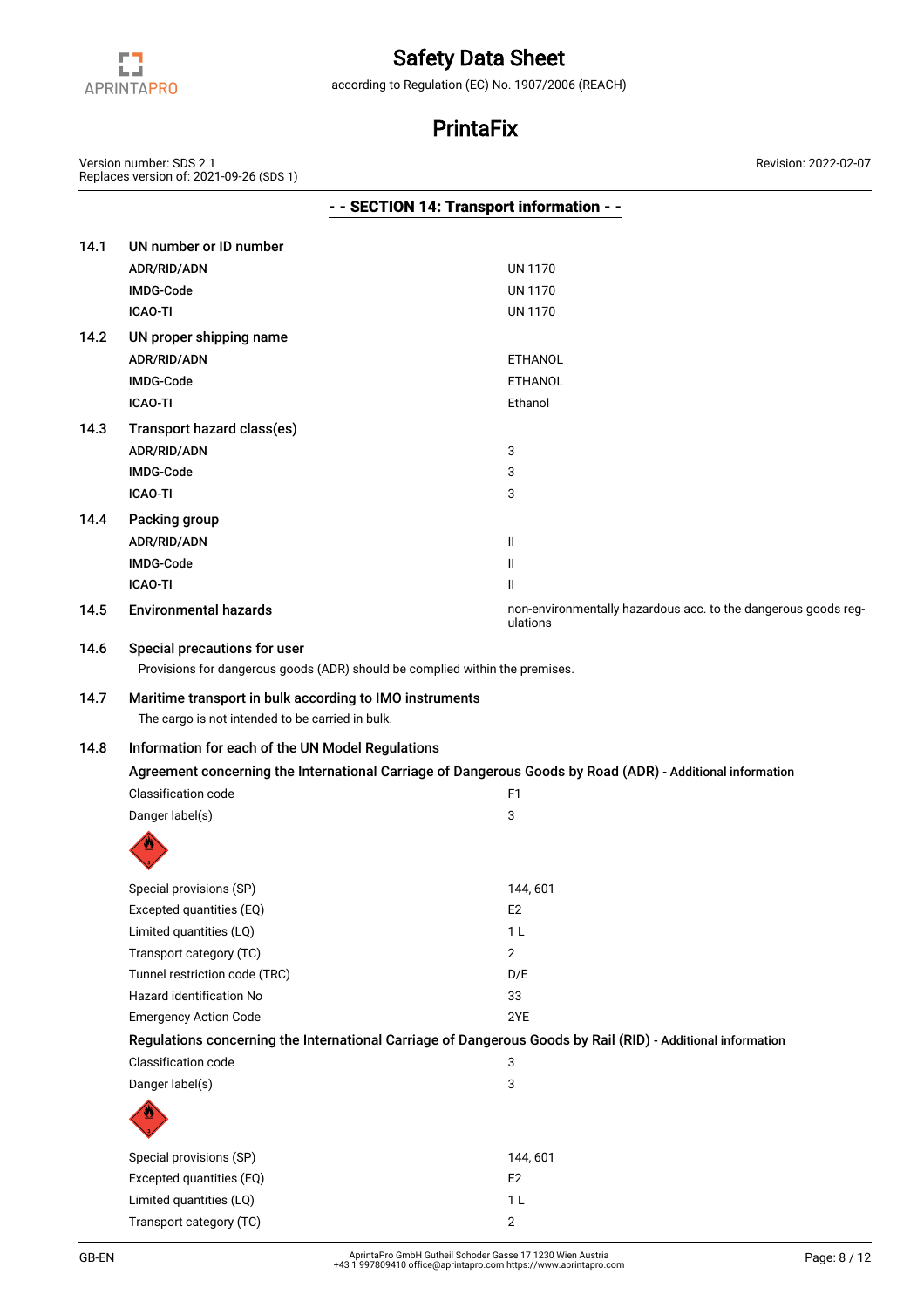

according to Regulation (EC) No. 1907/2006 (REACH)

## **PrintaFix**

| Version number: SDS 2.1<br>Replaces version of: 2021-09-26 (SDS 1)                 |                | Revision: 2022-02-07 |
|------------------------------------------------------------------------------------|----------------|----------------------|
| Hazard identification No                                                           | 33             |                      |
| International Maritime Dangerous Goods Code (IMDG) - Additional information        |                |                      |
| Marine pollutant                                                                   |                |                      |
| Danger label(s)                                                                    | 3              |                      |
|                                                                                    |                |                      |
| Special provisions (SP)                                                            | 144            |                      |
| Excepted quantities (EQ)                                                           | E <sub>2</sub> |                      |
| Limited quantities (LQ)                                                            | 1 <sub>L</sub> |                      |
| EmS                                                                                | F-E, S-D       |                      |
| Stowage category                                                                   | Α              |                      |
| International Civil Aviation Organization (ICAO-IATA/DGR) - Additional information |                |                      |
| Danger label(s)                                                                    | 3              |                      |
|                                                                                    |                |                      |
| Special provisions (SP)                                                            | A3, A58, A180  |                      |
| Excepted quantities (EQ)                                                           | E <sub>2</sub> |                      |
| Limited quantities (LQ)                                                            | 1 <sub>L</sub> |                      |

## - - SECTION 15: Regulatory information - -

## 15.1 Safety, health and environmental regulations/legislation specific for the substance or mixture Relevant provisions of the European Union (EU)

# Restrictions according to REACH, Annex XVII

| Dangerous substances with restrictions (REACH, Annex XVII) |                                                                                                     |        |           |  |  |  |  |
|------------------------------------------------------------|-----------------------------------------------------------------------------------------------------|--------|-----------|--|--|--|--|
| Name of substance                                          | Name acc. to inventory                                                                              | CAS No | <b>No</b> |  |  |  |  |
| PrintaFix                                                  | this product meets the criteria for classification in<br>accordance with Regulation No 1272/2008/EC |        |           |  |  |  |  |
| Ethanol 99,9%                                              | flammable / pyrophoric                                                                              |        | 40        |  |  |  |  |
| Ethanol 99,9%                                              | substances in tattoo inks and permanent make-up                                                     |        |           |  |  |  |  |

## List of substances subject to authorisation (REACH, Annex XIV) / SVHC - candidate list

none of the ingredients are listed

## Seveso Directive

| 2012/18/EU (Seveso III) |                                       |                                                                                          |        |              |  |  |  |
|-------------------------|---------------------------------------|------------------------------------------------------------------------------------------|--------|--------------|--|--|--|
| No                      | Dangerous substance/hazard categories | Qualifying quantity (tonnes) for the application of<br>lower and upper-tier requirements |        | <b>Notes</b> |  |  |  |
| P <sub>5</sub> c        | flammable liquids (cat. 2, 3)         | 5,000                                                                                    | 50.000 | 51)          |  |  |  |

 $\frac{\text{Notation}}{\text{51}}$ 

51) flammable liquids, categories 2 or 3 not covered by P5a and P5b

Directive on the restriction of the use of certain hazardous substances in electrical and electronic equipment (RoHS) none of the ingredients are listed

Regulation concerning the establishment of a European Pollutant Release and Transfer Register (PRTR) none of the ingredients are listed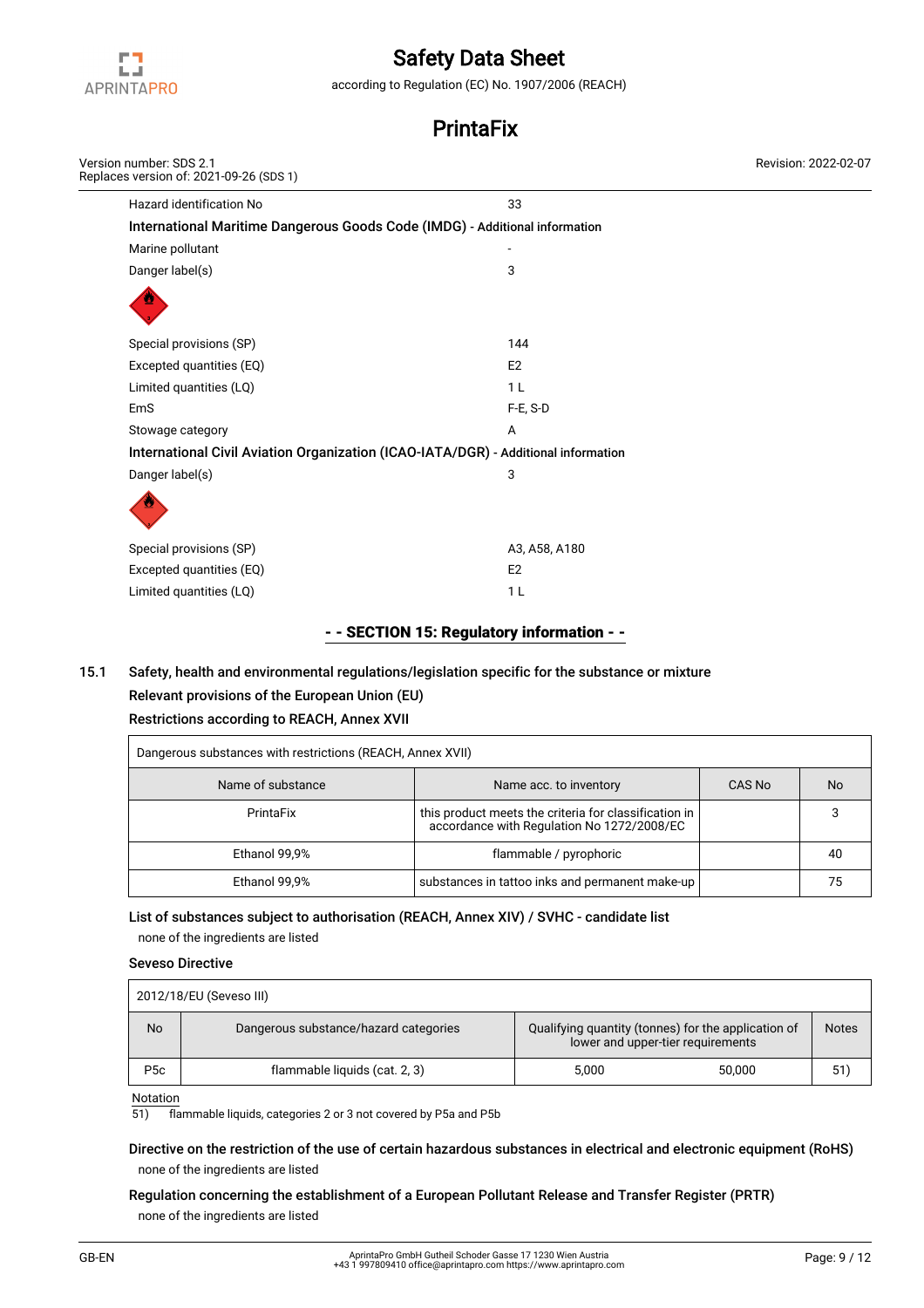

according to Regulation (EC) No. 1907/2006 (REACH)

## **PrintaFix**

Version number: SDS 2.1 Replaces version of: 2021-09-26 (SDS 1) Revision: 2022-02-07

## Water Framework Directive (WFD)

| List of pollutants (WFD) |        |           |         |  |  |  |  |
|--------------------------|--------|-----------|---------|--|--|--|--|
| Name of substance        | CAS No | Listed in | Remarks |  |  |  |  |
| Ethanol 99,9%            |        | a)        |         |  |  |  |  |

 $\frac{\text{Legend}}{\text{A}}$ 

Indicative list of the main pollutants

## Regulation on persistent organic pollutants (POP)

None of the ingredients are listed.

#### National inventories

| Country   | Inventory        | <b>Status</b>              |
|-----------|------------------|----------------------------|
| AU        | <b>AICS</b>      | all ingredients are listed |
| CA        | <b>DSL</b>       | all ingredients are listed |
| CN        | <b>IECSC</b>     | all ingredients are listed |
| EU        | <b>ECSI</b>      | all ingredients are listed |
| EU        | REACH Reg.       | all ingredients are listed |
| JP        | <b>CSCL-ENCS</b> | all ingredients are listed |
| KR        | <b>KECI</b>      | all ingredients are listed |
| МX        | <b>INSQ</b>      | all ingredients are listed |
| NZ        | <b>NZIOC</b>     | all ingredients are listed |
| <b>PH</b> | <b>PICCS</b>     | all ingredients are listed |
| <b>TR</b> | <b>CICR</b>      | all ingredients are listed |
| <b>TW</b> | <b>TCSI</b>      | all ingredients are listed |
| US.       | <b>TSCA</b>      | all ingredients are listed |

Legend

| . ت س            |                                                                         |
|------------------|-------------------------------------------------------------------------|
| <b>AICS</b>      | Australian Inventory of Chemical Substances                             |
| <b>CICR</b>      | Chemical Inventory and Control Regulation                               |
| <b>CSCL-ENCS</b> | List of Existing and New Chemical Substances (CSCL-ENCS)                |
| DSL.             | Domestic Substances List (DSL)                                          |
| <b>ECSI</b>      | EC Substance Inventory (EINECS, ELINCS, NLP)                            |
| <b>IECSC</b>     | Inventory of Existing Chemical Substances Produced or Imported in China |
| <b>INSO</b>      | National Inventory of Chemical Substances                               |
| KECI             | Korea Existing Chemicals Inventory                                      |
| <b>NZIOC</b>     | New Zealand Inventory of Chemicals                                      |
| <b>PICCS</b>     | Philippine Inventory of Chemicals and Chemical Substances (PICCS)       |
| REACH Reg.       | <b>REACH registered substances</b>                                      |
| <b>TCSI</b>      | <b>Taiwan Chemical Substance Inventory</b>                              |
| <b>TSCA</b>      | <b>Toxic Substance Control Act</b>                                      |
|                  |                                                                         |

## 15.2 Chemical Safety Assessment

Chemical safety assessments for substances in this mixture were not carried out.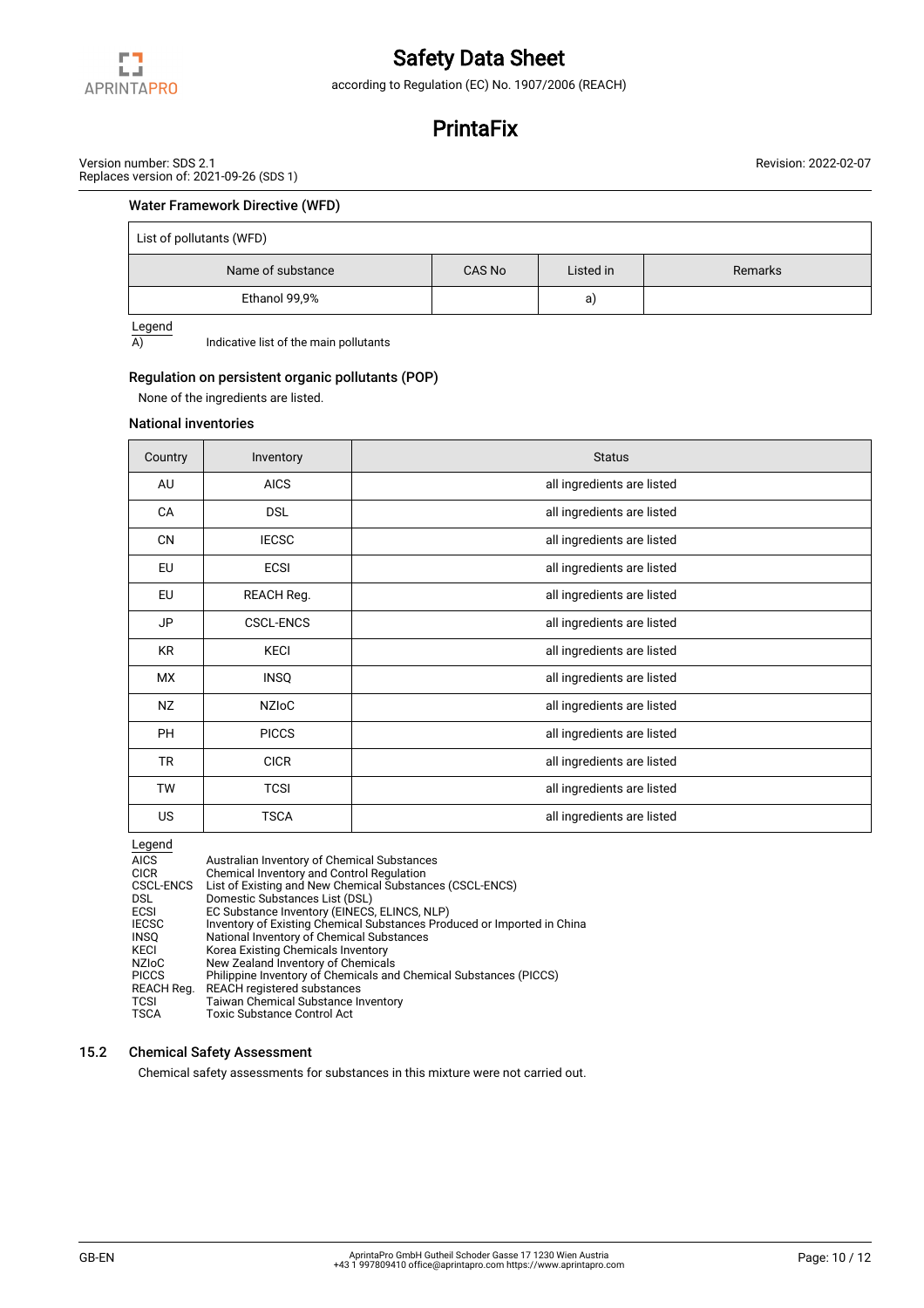

according to Regulation (EC) No. 1907/2006 (REACH)

## **PrintaFix**

Version number: SDS 2.1 Replaces version of: 2021-09-26 (SDS 1)

## - - SECTION 16: Other information - -

## Indication of changes (revised safety data sheet)

| Section | Actual entry (text/value)                                                                    |
|---------|----------------------------------------------------------------------------------------------|
| 3.2     | Description of the mixture:<br>change in the listing (table)                                 |
| 3.2     | Description of the mixture:<br>change in the listing (table)                                 |
| 12.1    | Biodegradation:<br>The relevant substances of the mixture are readily biodegradable.         |
| 15.1    | Dangerous substances with restrictions (REACH, Annex XVII):<br>change in the listing (table) |
| 15.1    | Water Framework Directive (WFD)                                                              |
| 15.1    | List of pollutants (WFD):<br>change in the listing (table)                                   |

## Abbreviations and acronyms

| Abbr.          | Descriptions of used abbreviations                                                                                                                               |
|----------------|------------------------------------------------------------------------------------------------------------------------------------------------------------------|
| <b>ADR</b>     | Accord relatif au transport international des marchandises dangereuses par route (Agreement concerning the<br>International Carriage of Dangerous Goods by Road) |
| ADR/RID/ADN    | Agreements concerning the International Carriage of Dangerous Goods by Road/Rail/Inland Waterways (ADR/<br>RID/ADN)                                              |
| <b>ATE</b>     | <b>Acute Toxicity Estimate</b>                                                                                                                                   |
| CAS            | Chemical Abstracts Service (service that maintains the most comprehensive list of chemical substances)                                                           |
| Ceiling-C      | Ceiling value                                                                                                                                                    |
| <b>CLP</b>     | Regulation (EC) No 1272/2008 on classification, labelling and packaging of substances and mixtures                                                               |
| <b>DGR</b>     | Dangerous Goods Regulations (see IATA/DGR)                                                                                                                       |
| EH40/2005      | EH40/2005 Workplace exposure limits (http://www.nationalarchives.gov.uk/doc/open-government-licence/)                                                            |
| <b>EINECS</b>  | European Inventory of Existing Commercial Chemical Substances                                                                                                    |
| <b>ELINCS</b>  | European List of Notified Chemical Substances                                                                                                                    |
| EmS            | <b>Emergency Schedule</b>                                                                                                                                        |
| Eye Dam.       | Seriously damaging to the eye                                                                                                                                    |
| Eye Irrit.     | Irritant to the eye                                                                                                                                              |
| Flam. Liq.     | Flammable liquid                                                                                                                                                 |
| <b>GHS</b>     | "Globally Harmonized System of Classification and Labelling of Chemicals" developed by the United Nations                                                        |
| <b>IATA</b>    | International Air Transport Association                                                                                                                          |
| IATA/DGR       | Dangerous Goods Regulations (DGR) for the air transport (IATA)                                                                                                   |
| <b>ICAO</b>    | International Civil Aviation Organization                                                                                                                        |
| <b>ICAO-TI</b> | Technical instructions for the safe transport of dangerous goods by air                                                                                          |
| <b>IMDG</b>    | International Maritime Dangerous Goods Code                                                                                                                      |
| IMDG-Code      | International Maritime Dangerous Goods Code                                                                                                                      |